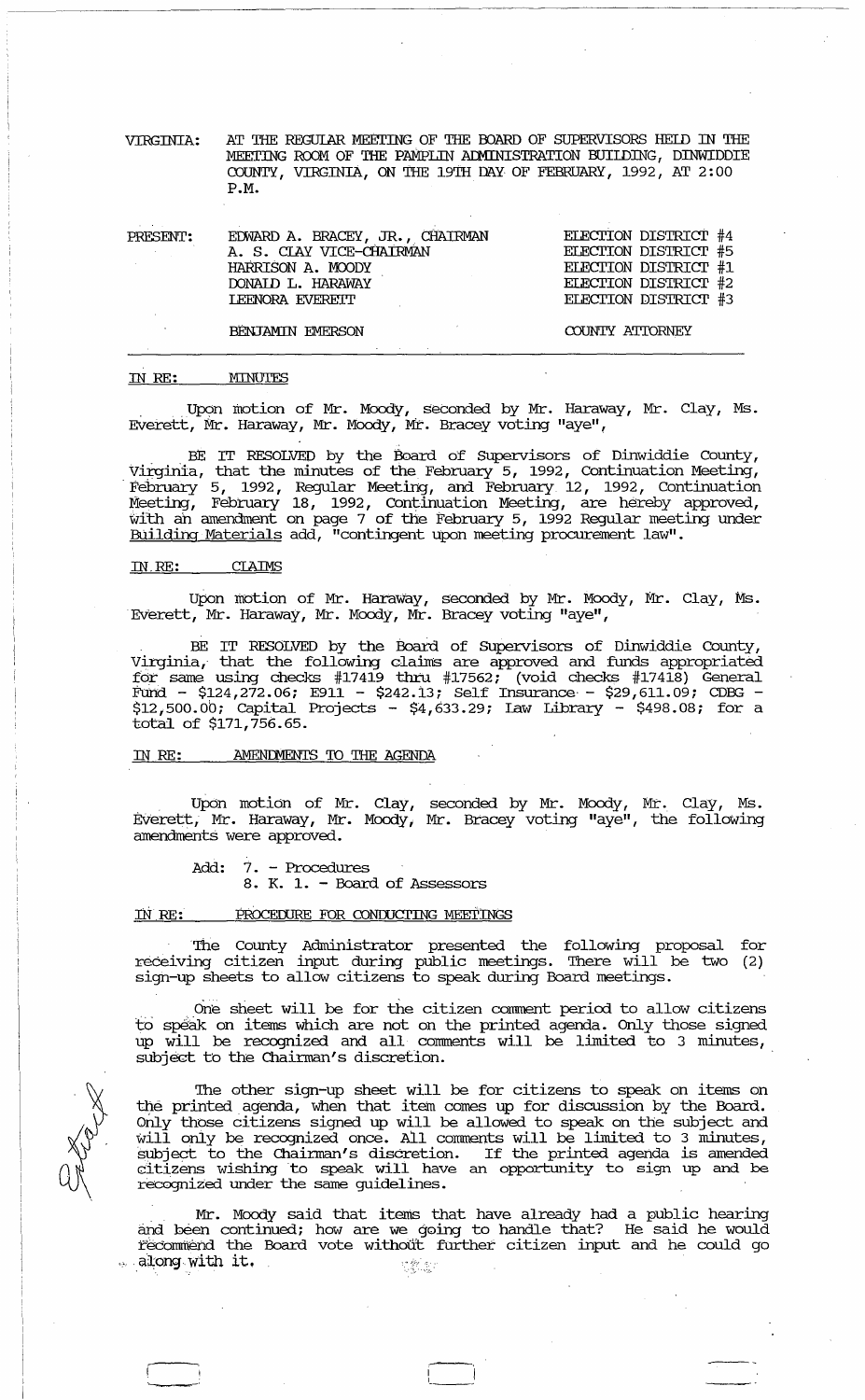$\label{eq:2.1} \frac{1}{\sqrt{2\pi}}\int_{0}^{\infty}\frac{1}{\sqrt{2\pi}}\left(\frac{1}{\sqrt{2\pi}}\right)^{2\alpha} \frac{1}{\sqrt{2\pi}}\int_{0}^{\infty}\frac{1}{\sqrt{2\pi}}\frac{1}{\sqrt{2\pi}}\frac{1}{\sqrt{2\pi}}\frac{1}{\sqrt{2\pi}}\frac{1}{\sqrt{2\pi}}\frac{1}{\sqrt{2\pi}}\frac{1}{\sqrt{2\pi}}\frac{1}{\sqrt{2\pi}}\frac{1}{\sqrt{2\pi}}\frac{1}{\sqrt{2\pi}}\frac{1}{\sqrt{2\pi}}\frac{$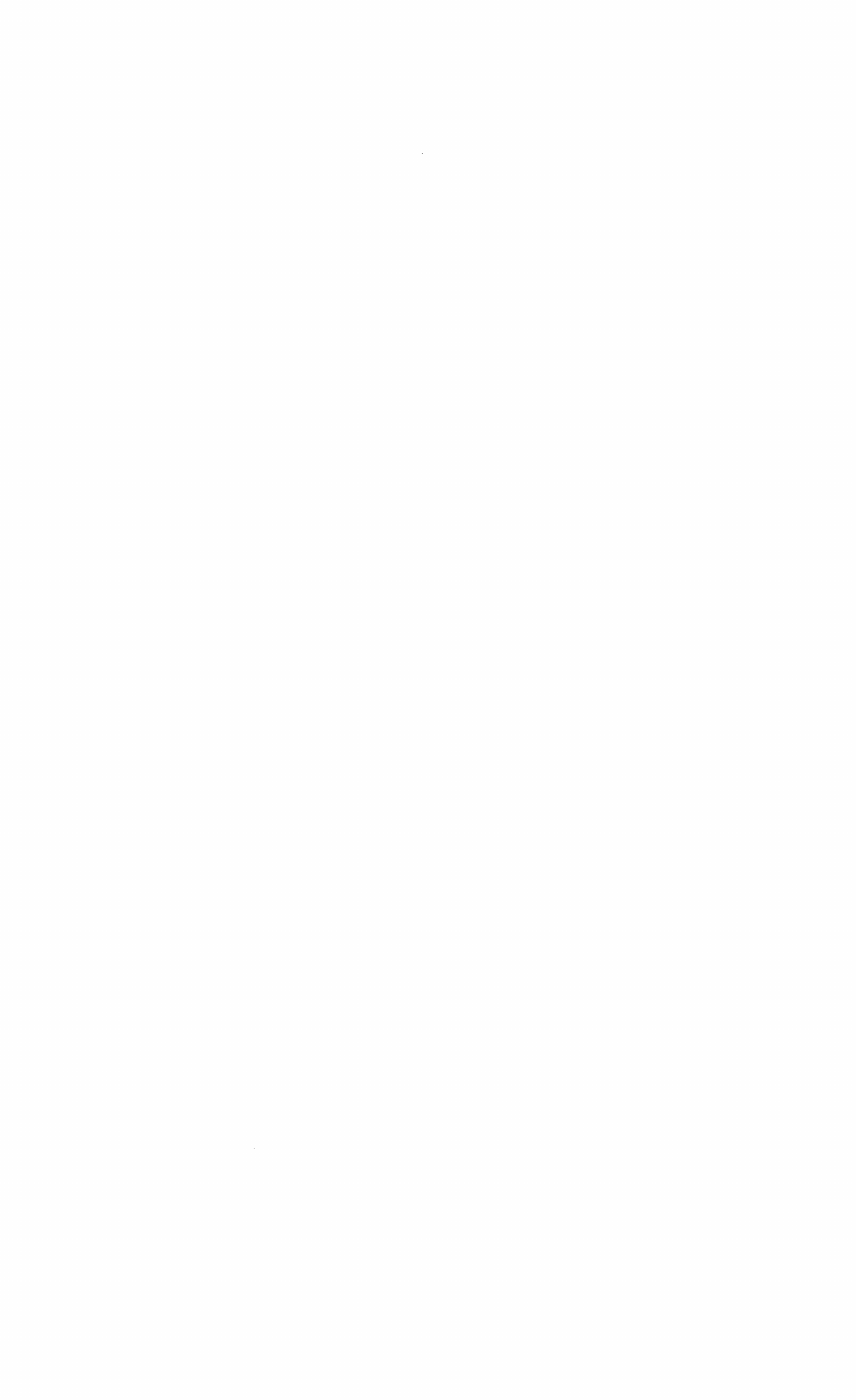The following citizens were opposed to the Procedures because they felt it was stifling citizen input:

.i;.

, Ms. Gloria Bain, Mr. Thomas Van Pelt, Mr. J.S. Majors, Ms. Anne Sdtrborough, Ms. Arm Blazek, and Ms. Mary Ascue.

, Ms. Scarborough said if the Board was going to put these restrictions on the citizens; theh the Bbard should adopt Robert's Rules of Order for themselves.

Ms. Everett stated she, felt the Board should consider adoptin9 Robert's Rules of Order.

Upon motion of Mr. Clay, seconded by Mr. Haraway, Mr. Clay, Ms. Everett, Mr. Haraway, Mr. Moody, Mr. Bracey voting "aye", the proposed procedure for receiving citizen input at public meetings was adopted with the addition as stated by Mr. Moody: "If a public hearing is conducted but action is postponed until the next meeting, the Board may take action at the next meeting without further citizen input.

#### REPORT -- VIRGINIA DEPARTMENT OF TRANSPORTATION IN RE:

Ms. Penny Forrest, Resident Engineer, Virginia Department of Transportation, told the Board that the annual pre-allocation hearing was sCheduled for April 8, 1992 at the district office in Colonial Heights.

1. The Chairman said that he had received a call from Mr. Christopher on Route 619 at Hargrave's store. He said the water ruh--dff from the bridge kept the gravel, on his driveway washed out. He asked Ms. Forrest to take a look at it. Mr. Clay' said he had received a call from Mr. Christopher also.

Ms. Everett asked when the Railroad was going to install the crossing arms at carson. Ms. Forrest Said the she had tried to contact the RR but had no information.

### IN RE: COMMISSIONER OF THE REVENUE

Mrs. Deborah Marston, Commissioner of the Revenue, had nothing to report for the month but stated she would be glad to answer any questions. She also infonned the Board that the office was processing state income tax forms.

# IN RE: TREASURER -- REPORT

Mr. William E. Jones submitted his report for the month of January to the Board. He told the Board he had received informatioh from the co the Board. He cold the Board he had received information from the collection agency, the Collection Connection, and would like to try it on a trial basis. He said one big factor was that they do not, handle the money. The charge is \$3.24 per account. Mr. Jones stated it didn't make any difference to him whether the Board decided to use the agency or not but for 500 accounts, the cost would be \$1,600 and that was a nominal fee; based on past experience of the agency they stated you can expect payment of 30% to 75% of delinqUent accourlts and a return on investment, ranging from \$10 to \$50 per \$1 invested. '!he services would include the following:

1. Two evening telephone attempts to reach the delinquent taxpayer.

- 2. All telephone toll charges.<br>3. Customized collection notic
- Customized collection notice.
- 4. Return payment envelope.
- 5. Postage.
- 6. A results report.
- 7. Securing telephone numbers.
- 8. Hard copy data entry.

The Chairman replied that sometimes the agencies played hardball and he didn't think that was necessary with the citizen.

Mr. Haraway agreed that if the account was declared a bad debt already, then he would be in favor of getting a collection agency to collect.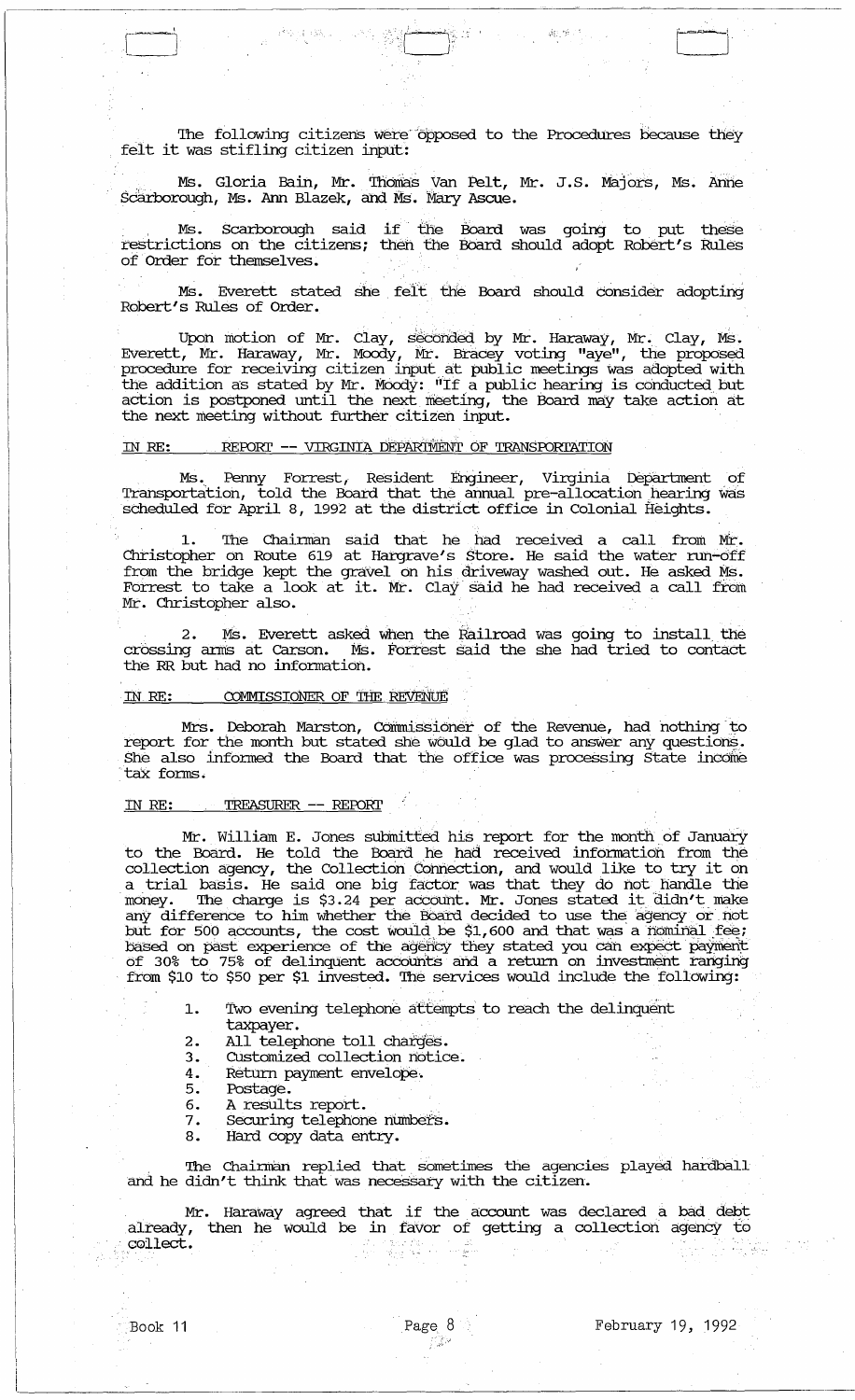Mr. Clay said he didn't have a problem with hiring an agency because he felt everyone should pay their taxes.

The Chainnan requested that Mr. Haraway work with the Treasurer and to bring back their recommendation to the Board at the next meeting.

## IN RE: COMMONWEALTH ATIORNEY **-- REroRr**

Mr. T. O. Rainey, III, Commonwealth Attorney, was not present. The Assistant County Administrator stated that Mr. Rainey advised her he had contracted with DOzier and Associates for collection work.

## IN RE: SHERIFF -- REPORT

Claude Townsend, Deputy Sheriff, stated he had nothing to report but would answer any questions the Board may have.

The Chainnan relayed that he didn't remember the stun gun discussion at budget time and he would like someone from the Sheriff's office to explain the need for the purcnase of 28 guns to him at the next ineeting.

### IN, RE: BUILDING INSPECIOR -- REPORT

Mr. IMayne Abernathy, Building Inspector, submitted his report for the niohths of December and January. He stated the month of December was up due to Ingram & Associates' construction of the warehouse.

The Building Inspector requested authorization to draft and advertise an ordinance to address the shrink/swell soil situation in Dinwiddie County. He stated the maghitude is minimal but he felt that in order to address the areas in the county, that this was the best possible situation. He infonned the Board that the swell soils were located in a horseshoe shape, from Mike's Marina to DeWitt to McKenney to Nottoway. Up to now there have been no complaints, he said.

Upon motion of Mr. Clay, seconded by Ms. Everett, Mr. clay, Ms. Everett, Mr. Haraway, Mr. Mocxiy, Mr. Bracey voting "aye", the Building Inspector was authorized to draft and advertise a shrink/swell soil ordinance for the County.

### IN ,RE: ANIMAL WARDEN **--** REroRI'

 $-$ ,  $-$ ,  $-$ 

Mr. John Mellick, Animal Warden, submitted his annual report for the year ('91) and the monthly report for January.

1. Mr. Mellick infonned the Board that Mr. John White was to undergo surgery for his shoulder ahd he anticipated him to be out until May. He asked the Board to authorize bringing Mr. Kevin Brown on full time until Mr. White recovers.

upon motion of Mr. Clay, seconded by Mr. Haraway, Mr. Clay, Ms. Everett, Mr. Haraway, Mr. Moody, Mr. Bracey voting "aye", the Animal Control Officer was authorized to increase the hours of Mr. Brown to full time, temporarily until Mr. White retums to work.

2. Mr. Mellick told the Board that March 1, 1992 was the deadline for using his Comp time and he had not had the opportunity to delete his acctnnulated time due to the absence 6f his assistant deputy. He asked the Board to allow an extension for his 243 and one-half hours of comp time.

Mr. Haraway asked how the time was incurred? Mr. Mellick stated it had been accumulated in two to three hour increments picking up injured dogs, dog bites, rabies, and cleaning the pound.

Mr. Haraway stated he was unable to have any input due to the fact he was not versed on the County policy for management comp time. He requested a presentation on the policy.

Mr. Clay said he didn't want to see Mr. Mellick lose his comp time. No action was taken.

3. The Animal Control Officer told the Board he was trained now in the use a tranquilizer gun. He said the purchase of a gun was included

 $\label{eq:1} \mathbf{L} = -\frac{1}{\sqrt{2\pi}\sqrt{2\pi}\sqrt{2\pi}}\frac{\mathbf{L}}{\sqrt{2\pi}\sqrt{2\pi}\sqrt{2\pi}}\frac{\mathbf{L}}{\sqrt{2\pi}\sqrt{2\pi}}\frac{\mathbf{L}}{\sqrt{2\pi}\sqrt{2\pi}}\frac{\mathbf{L}}{\sqrt{2\pi}\sqrt{2\pi}}\frac{\mathbf{L}}{\sqrt{2\pi}\sqrt{2\pi}}\frac{\mathbf{L}}{\sqrt{2\pi}\sqrt{2\pi}}\frac{\mathbf{L}}{\sqrt{2\pi}\sqrt{2\pi}}\frac{\mathbf{L}}{\sqrt{2\pi}\sqrt{2\pi}}\frac{\mathbf{L$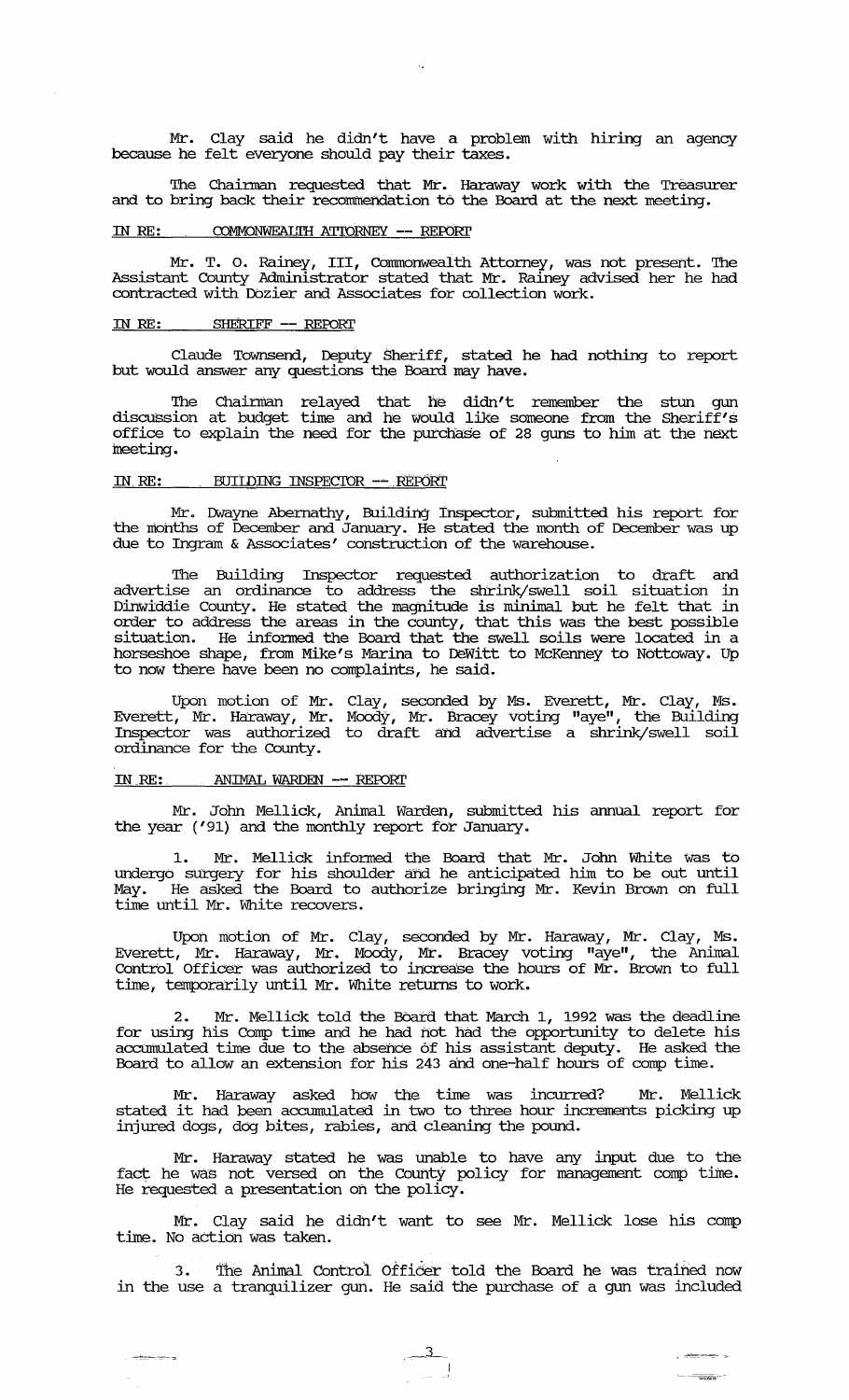in the budget and he had done a. lot df research and was convinced that Tel-inject was the best gun available for the cost. He asked the Board to approve the purchase of the gun at a cost of \$876.35.

<:';!-'.,::,"-.. '::~~~ ";<"

 $\frac{1}{2}$ ,  $\frac{1}{2}$ ,  $\frac{1}{2}$ ,  $\frac{1}{2}$ ,  $\frac{1}{2}$ ,  $\frac{1}{2}$ ,  $\frac{1}{2}$ ,  $\frac{1}{2}$ ,  $\frac{1}{2}$ ,  $\frac{1}{2}$ ,  $\frac{1}{2}$ ,  $\frac{1}{2}$ ,  $\frac{1}{2}$ ,  $\frac{1}{2}$ ,  $\frac{1}{2}$ ,  $\frac{1}{2}$ ,  $\frac{1}{2}$ ,  $\frac{1}{2}$ ,  $\frac{1}{2}$ ,  $\frac{1}{2}$ ,

<sup>1</sup>\_~-,r l

Upon motion of Mr. Harciway, seconded by Ms. Everett, Mr. Clay, Ms. Everett, Mr. Haraway, Mr. Moody, Mr. Bracey voting "aye", the Animal Control Officer was authorized to purchase the tranquilizer gun at the cost of \$876.35.

#### DIRECTOR OF PLANNING -- REPORT IN *RE:*

 $\left(\begin{array}{c} \begin{array}{c} \begin{array}{c} \end{array}\\ \end{array}\right) \end{array}$ ,,0

Mr. Leonard Ponder, Director of Planning, was asked to give an update on E-911. He told the Board that his department had a meeting last week with the C&P representatives, and at this point, they were in the process of purifying the system. He had, talked with Motorola and was looking at their equipment which he felt they would be acquiring. He said the County would be on-line in December.

# IN RE: DIRECTOR OF SOCIAL SERVICES -- REPORT

Mrs. Peggy McElveen, Director of Social Services, stated she had nothing to report, but would answer any questions they may have.

## INRE: SUPERINTENDENT OF SCfIOOlS **--**.REIDRI'

Dr. Richard Vaughn, Superintendent of Schools, gave the following rePort:

1. The School Board is involved in their budget preparation.

2. The State is sending a team to examine the schools in Mid-March to assess the overcrowding issue.

3. The schools are gearing up for the State testing program to begin March 16th for two weeks.<br>4. The pay phones the

The pay phones the Board asked him to look into -- the county does not qualify, due to the 30-35 calls per day requirement. Also, if a phone was installed, there would be a monthly fee involved. He said they were considering running an extension to the gyms.

#### COUNTY ATTORNEY -- REPORT IN RE:

Mr. Benjamin Emerson, County Attorney, told the Board he had no report this evening but would answer any questions they may have.

## IN RE: BOARD OF ASSESSORS -- RESOLUTION

The County Administrator stated that the County is required by State law to perfonn a general, assessment prior to March 31, 1992, which is the maximum extension of time permitted under Section 58.1-3257 of the Virginia Code to perform a reassessment within the maximum period of six Years ,pursuant to Section 58.1-3252 . The Board of ASsessors would riot sigh the reassessment book; therefore the County had to proceed with the process. In order to accomplish this, the County must take the next available step. At this time, the County has to hire a certified professional appraiser to finish the reassessment and sign off on the books for the County.

Mr. J.S. Majors told the Board that he had not received the result of the Board of Assessors. The Board told Mr. Maj ors he would receive his reassessment letter as soon as, the books were signed off on. He was also informed that if he was not satisfied with the'results, he could go to the Board of Equalization and after that, could appeal to the Circuit Court Judge.

Ms. Teresa Carson, Ms. Mary Ascue and Ms. Ann Blazek expressed concern about the reassessment process. The County Administrator advised them their questiohs should be directed to the Board of Assessors.

Upon motion of Mr. Haraway, seconded by Mr. Clay, Mr. Clay, ME;. Everett, Mr. Haraway, Mr. Moody, Mr. Bracey voting "aye", the following resolution was adopted:

WHEREAS, the Board of Supervisors (the "Board") of Dinwiddie County (the "County"), Virginia had appointed a Board of Assessors to perform a general reassessment of all real estate in the county pursuant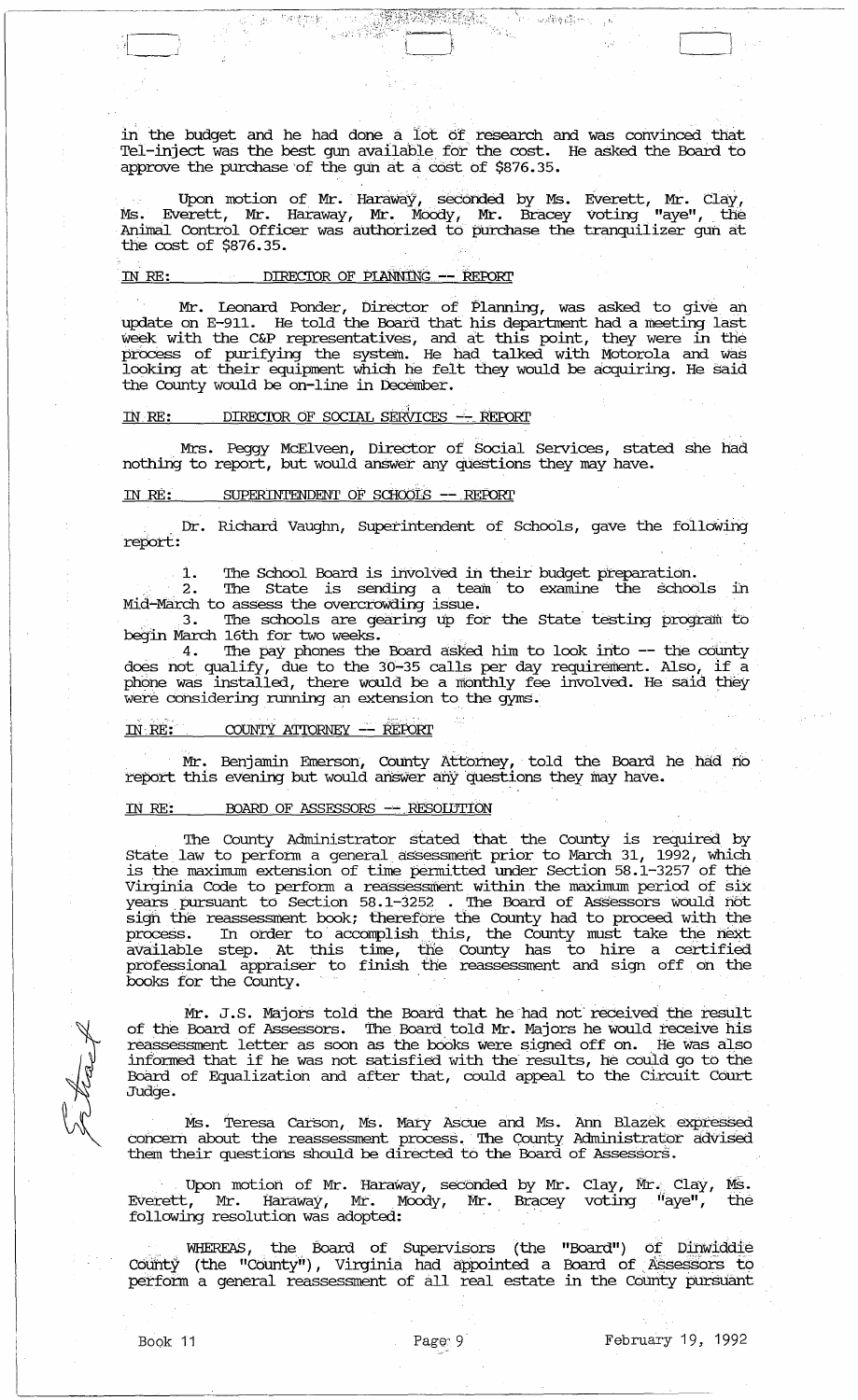to section 58.1-3271(A) of the Code of Virginia of 1950, as amended (the "Virginia Code") .

WHEREAS, the Board of Assessors is unable to perform such general reassessment and has informed the Board of the result; and

WHEREAS, the County is required by State law to perform a general assessment prior to March 31, 1992, which is the maxirnum extension of time permitted under Section 58.1-3257 of the Virginia Code to perform a reassessment within the maximum period of six years pursuant to section 58.1-3252 of the Virginia Code; and

WHEREAS, David R. Hickey, a principal in the appraisal firm of the Blue Ridge Appraisal hired to assist the Board of Assessors is certified as a professional appraiser by the Virginia Department of Taxation and is qualified to serve in lieu of the Board of Assessors in accordance with section 58.1-3271 (B) of the Virginia Code.

NOW, *THEREFORE,* be it reBol ved By the Board of SUpervisors of the county of Dinwiddie as follows:

i. Each member of the Board 6f Assessors is hereby superseded and the Board of Assessors is hereby terminated in accordance with Section 58.3276 of the Virginia Code.

2. David R. Hickey, a principal in the appraisal finn hired to assist the Board of Assessors, as a certified professional appraiser by the Virginia Department of Taxation, is hereby appointed as appraiser for the County to serve in lieu of the Board of Assessors and directed to perform the general reassessment for real estate in the County and to transfer such assessment along with the certification requited by Section 58.1-3300 of the Virginia Code to the County's Commissioner of Revenue pursuant to Section 58.1-3271(B) of the Virginia Code no later than March 31, 1992.

3. The Chairman or Vice Chairman of the Board is hereby directed to enter into such Contracts, including the payment of an additional \$5,000 for such work, and take any and all other action deemed necessary or appropriate by such officer in order to effect this resolution.

This resolution shall be effective immediately.

## IN RE: RECREATION DIRECTOR -- REPORT

Mr. Tony Rinaldi submitted the progress report for the month of January, 1992. Mr. Rinaldi told the Board he really didn't want to delete the funds in the Recreation's capital Projects Fund. He told the Board he had submitted his proposal for repayment for the lights to them and left the rest to their discretioh.

Ms. Kitty Vaughan, President. of the Dinwiddie Golden Olympians, said she would like to speak on behalf of the Recreation Department's capital outlay Fund. She expressed concern that the fund had been completely depleted for the ball field lights, since it had been established several years ago for the use of the entire county population. She asked the Board to return the funds to the Capital Outlay Fund.

Ms. Gloria Bain stated the funds should not be taken from the General Fund.

Ms. Ginnie Chappell sent a letter to the Board requesting the funds be returned to the capital Projects FUnd.

Mr. Haraway expressed concern for the low morale in the Recreation Council because of the removal of the funds from the Capital outlay Funds. He said he felt the funds should be restored. They are but ay runs. He said he felt the funds should be rescored.<br>handicapped for future development if the fund is not replenished.

Mr. Clay said he had no problem in restoring the funds and using the Reserve with a payback plan.

. Upon motion of Ms. Everett, seconded by Mr. Haraway, Mr. Clay, ~. EVerett, Mr. Haraway, Mr. M'6Od1 Mr. Bracey, voting "aye", the funds from the Recreation Department Capital Projects Fund estimated to be

 $\mathsf{F}$  $\frac{F}{r}$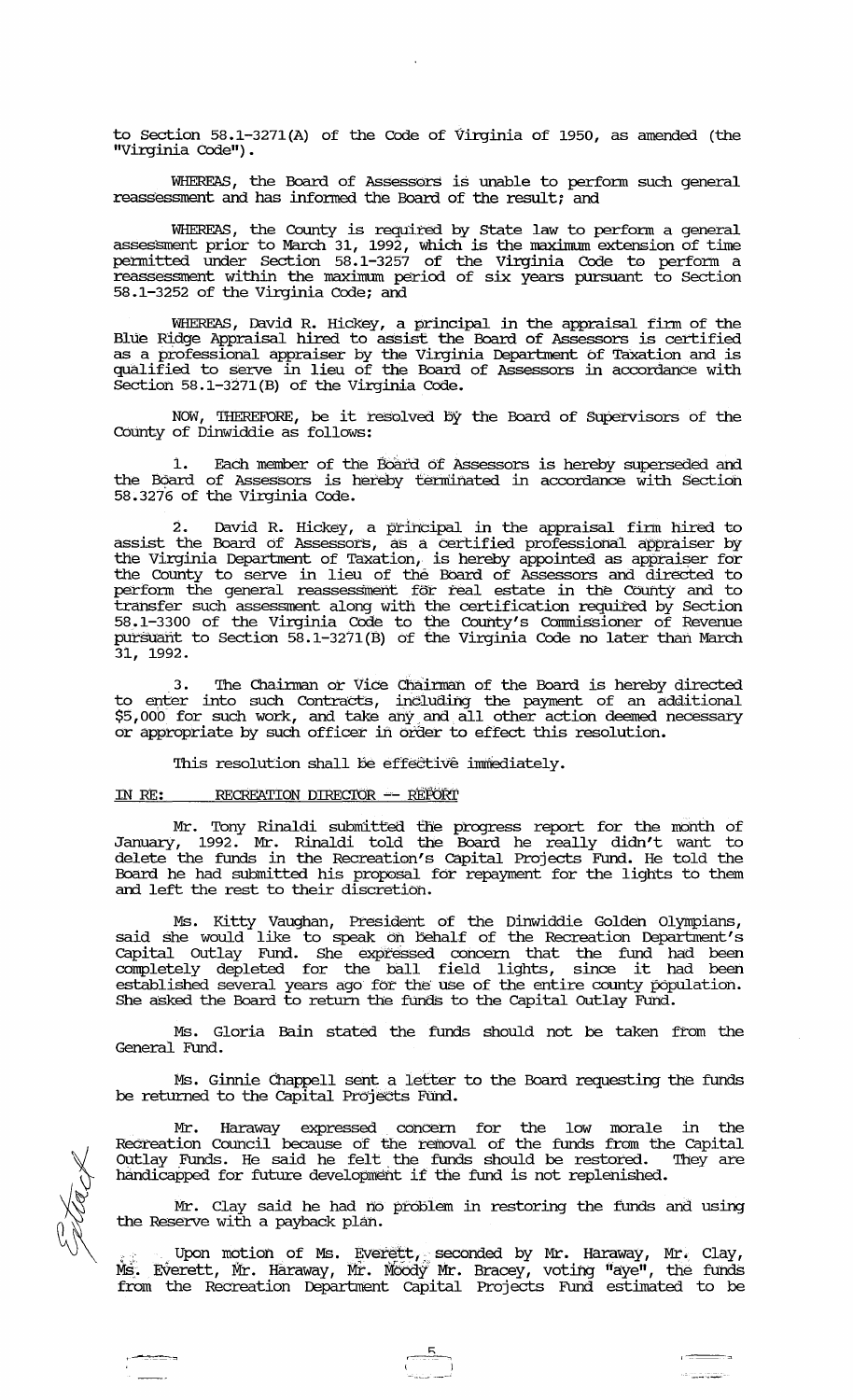\$14,090 will. be restored and will hot be used for funding the ball field lights at the Middle School.

Mr. Haraway instructed the Director of Recreation to coordinate and report on the completion of the fields at Rohoic also.

Upon motion of Mr. Clay, seconded by Mr. Moody, Mr. Clay, Ms. Everett, Mr. Haraway, Mr. Moody, Mr. Bracey, voting "aye", funds in the amount of \$42,349 are appropriated from the Reserve to pay for the ball fiei.d lights at the Middle School to be repaid by the Recreation Department at a rate of \$4,000 a year from fees generated by use of the fields at the Middle School.

### IN RE: PUBLIC SAFETY OFFICER

David W. Nichols, Public Safety Officer, submitted his responses report for the Fire Departments and Rescue Units for the month of January.

### IN RE: DIRECTOR OF WASTE MANAGEMENT -- REPORT

Mr. Denny King, Director of Waste Management, submitted a report for the month to the Board.

The Chairman asked Mr. King if he was going to have the extended hours for Springtime like he did last year? Mr. King respohded yes, he would work up a plan for extended hours.

### IN RE: RECESS

The Chairman declared a recess at  $4:25$  p.m. The meeting reconvened at  $4:35$  p.m.

#### DINWIDDIE COUNTY WATER AUTHORITY INTERIM FINANCING IN RE: PROPOSAL

The County Administrator received information from the Dinwiddie County Water authority stating that a request for Proposals for interim financing, was sent to a total of twelve banks, investment bankers arid other potential lenders on January 16, 1992. From the twelve, two proposals were received. Carter Kaplan & Company offered to purchase 18 month notes of the Authority bearing interest at 5.18% per year (based on market conditions at January 31, 1992), to be sold to investors pursuant to a limited offering memorandum. The Bank of Southside Virginia's proposal is to extend to the Authority a 15 month line of credit, to be drawn, at a fixed rate of 5.95% per year or a variable rate of the Bank's prime less 1%, which would provide a current rate to the Authority of 5.5%.

Based on a variety of factors; mcluding the simplicity of a direct loan from the Bank as opposed to the sale of notes to investors, which. would require preparation of an offering memorandum, the greater flexibility of dealing with a single mvestor should there be.a need to extend the loan pending consummation of bond financing, the expectation actually borrowed rather than receive the full note proceeds and invest. unexpended amounts at lower investment yields, and after consultation with unexperided allowings at lower investment yields, and after consultation with would be easier to implement and would result in a similar, or less, cost would be easier to implement and would result in a similar, or less, cost<br>of funds to the Authority. Therefore, it was recommended that the Water Authority accept the Bank's proposal.

Mr. Boston Lackey, III, Accountant, calculated the probable overall cost of financing by the -twb p:roposals and that considering all overall cost of financing by the two proposals and that considering .<br>the facts, it was his opinion that the Bank offered the better proposal.

The action taken by the Water Authority was to accept the prime less 1% proposal from The Bank of Southside Virginia and directed the Authority's officers to proceed with the financing subject to receipt of written consent of the Board of Supervisors.

The consensus of the Board was that they agreed with the Water Authority's decision to deal with the Bank of Southside at prime less 1%.

Mr. Thomas VanPelt told the Board that he felt the County should consider a utility department; that way the citizens would have more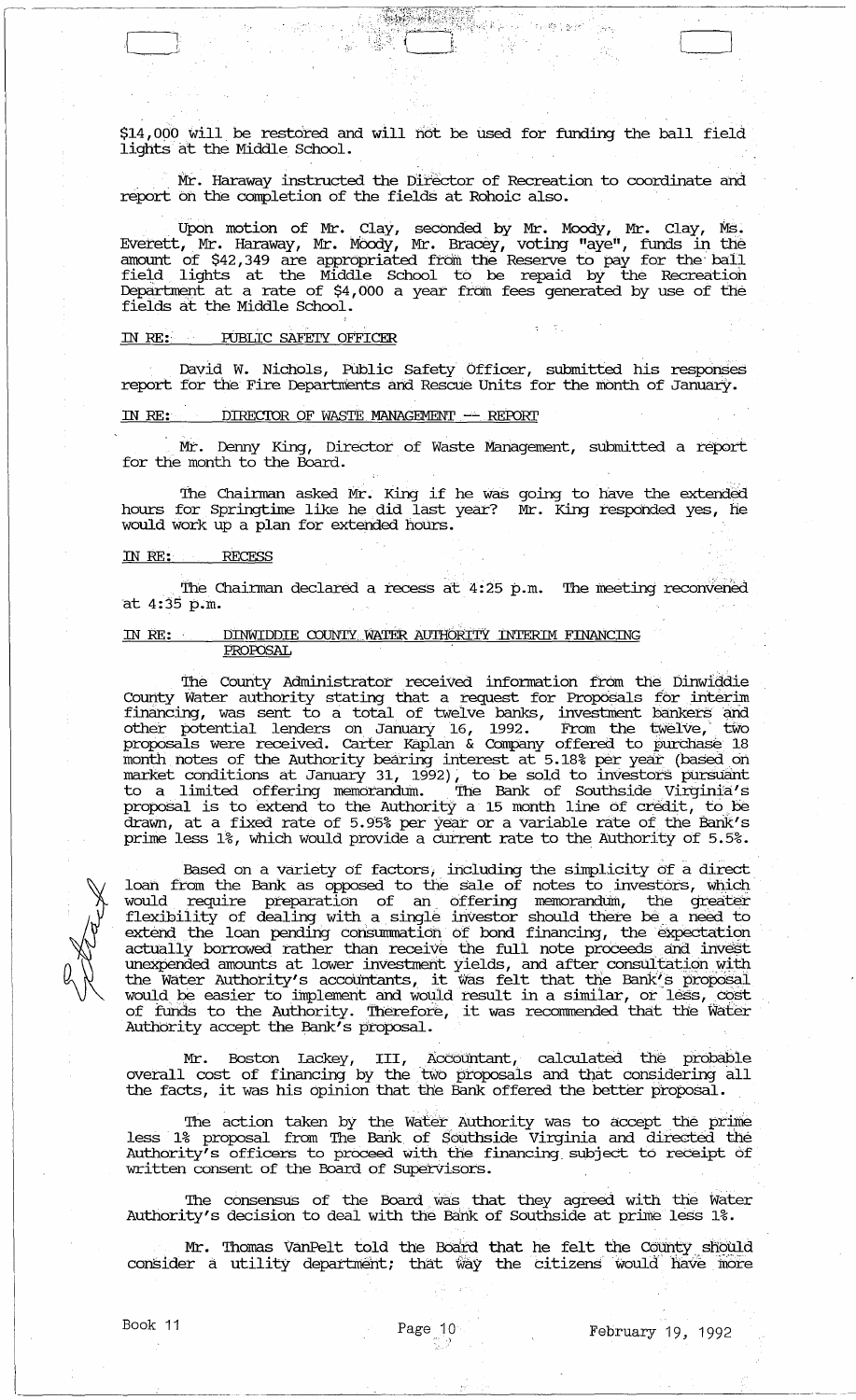contact and input with the department. He reminded the Board of the \$255,000 note still outstanding fram the 1976 interim financing.

Upon motion of Mr. Haraway, seconded by Mr. Clay, Mr. Clay, Ms. Everett, Mr. Haraway, Mr. Moody Mr. Bracey, voting "aye", the Water Authority was authorized to accept the Bank of Southside Virginia's proposal to extend to the Dinwiddie County Water Authority a construction line of credit in the amount of one million dollars (\$1,000,000), with interest payable only on amounts drawn, for a period of 15 months fram closing and there will be no prepayment penalty, with extensions available upon request, at the rate of prime less 1%, which woUld provide a current rate to the AUthority of 5.5%.

Ms. Everett said the Board needed to work with the Water Authority to resolve this \$255,000 loan; to write it off or whatever, but there was no sense in beating a dead horse.

The Chairman said to set a time to meet with the Water Authority to discuss the issue. The County Administrator stated he would get together the background infonnation on the loan.

Ms. Anne Scarborough told the Board she felt the County should get something back.

## IN RE: COUNTY ADMINISTRATOR COMMENTS

1. The County Administrator told the Board that the regular report for ABIIXD was included in their materials.

2. The County Administrator informed the Board that Mr. John Mellick had successfully completed the mandated animal wardens training at crater Criminal Justice Academy with a score of 98%.

3. '!he Assistant county Administrator was instructed to present a request from the School Board office and the Department of Social services for the installation of bottled water dispensers. No action was taken pending discussion of placing water in all the buildings at budget time.

4. The Assistant County Administrator informed the Board that Petersburg Builders Supply and Moores had made clerical errors in totalling the unit prices in their bids for the materials for the animal shelter. The results of the recalculations are as follows:

| Ragsdale Building Supply   | \$7,755.53 |
|----------------------------|------------|
| Petersburg Builders Supply | 7,844.69   |
| Moores 202                 | 7,882.43   |

Based on these results Ragsdale Building Supply's bid of \$7,755.53 is the lowest at this point. '1'he Assistant County Administrator recommended rescinding the Board's motion of February 5, 1992 and accepting the low bid of Ragsdale Building Supply.

Upon motion of Mr. Clay, seconded by Mr. Moody, Mr. Clay, Ms. Everett, Mr. Haraway, Mr. Moody, Mr. Bracey, voting "aye", action taken by<br>the Board at it's February 5, 1992 meeting to accept the low bid from Petersburg Builders Supply for materials for the animal shelter was rescinded and the low bid of \$7,755 from Ragsdale Building Supply is accepted.

## IN RE: EXECUTIVE SESSION

Upon motion of Mr. Clay, seconded by Mr. Moody, Mr. Clay, Ms. Everett, Mr. Haraway, Mr. Moody, Mr. Bracey, voting "aye", pursuant to the Virginia Freedom of Information Act, Section 2.1-344(a) (1) personnel; the Board moved into Executive SeSsion at 5:03 P.M. A vote having been made and approved, the meeting reconvened into Open session at 5:24 P.M.

## IN RE: CERTIFICATION OF EXECUTIVE MEETING

Upon motion of Mr. Clay, seconded by Mr. Haraway, Mr. Clay, Ms. Everett, Mr. Haraway, Mr. Moody, Mr. Bracey, voting "aye", the following certification resolution was adopted:

'7

 $\begin{array}{c} \overline{1} \\ \overline{1} \\ \overline{1} \\ \overline{1} \\ \overline{1} \\ \overline{1} \\ \overline{1} \\ \overline{1} \\ \overline{1} \\ \overline{1} \\ \overline{1} \\ \overline{1} \\ \overline{1} \\ \overline{1} \\ \overline{1} \\ \overline{1} \\ \overline{1} \\ \overline{1} \\ \overline{1} \\ \overline{1} \\ \overline{1} \\ \overline{1} \\ \overline{1} \\ \overline{1} \\ \overline{1} \\ \overline{1} \\ \overline{1} \\ \overline{1} \\ \overline{1} \\ \overline{1} \\ \overline$